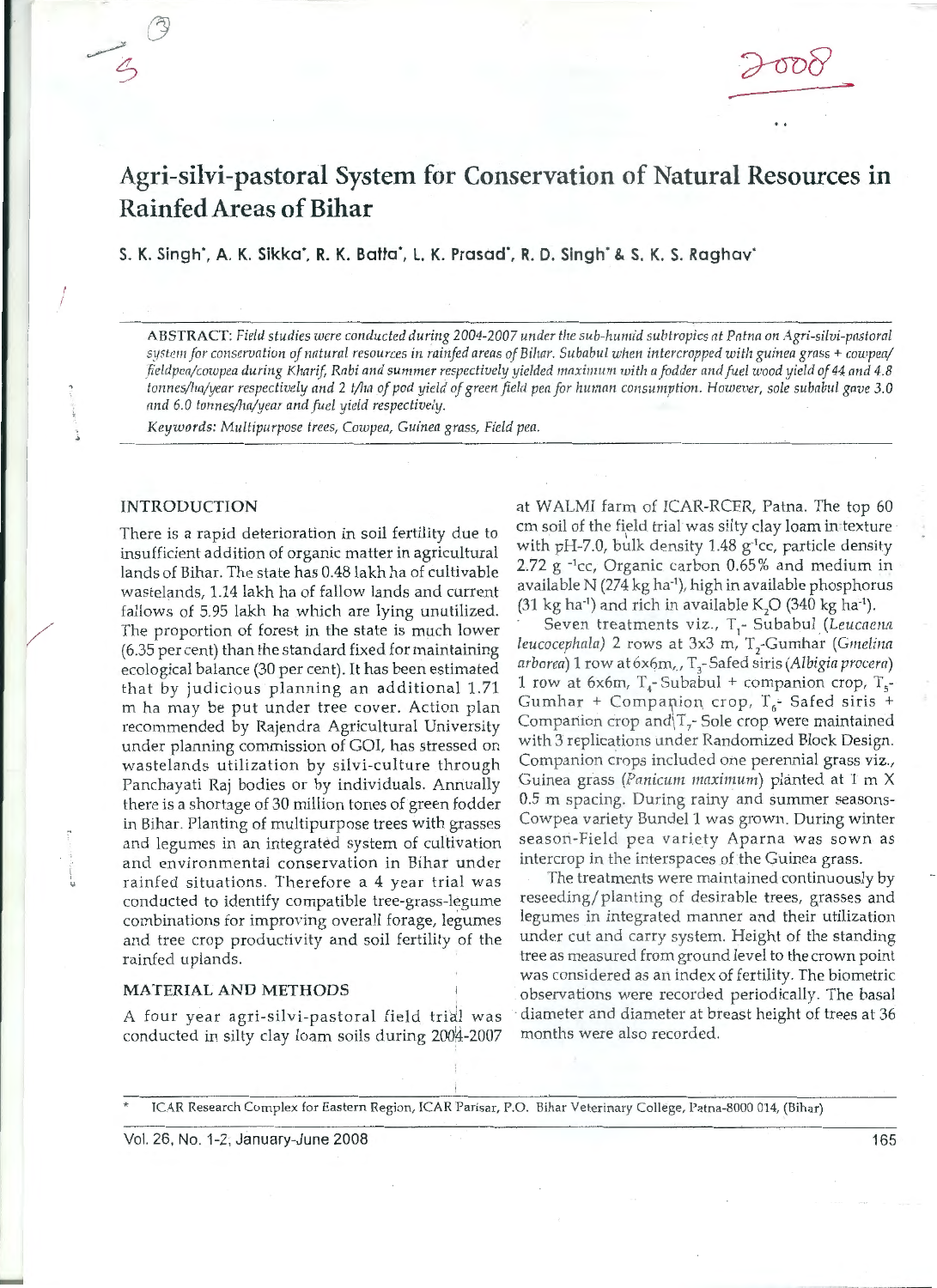| <b>Biometric Observations of Trees at 36 Months</b> |                       |                           |                                      |  |  |
|-----------------------------------------------------|-----------------------|---------------------------|--------------------------------------|--|--|
| Treatments                                          | Tree<br>Height<br>(m) | Basal<br>diameter<br>(cm) | Diameter at<br>breast<br>height (cm) |  |  |
| Subabul                                             | 5.33                  | 25.2                      | 15.2                                 |  |  |
| Subabul + companion crop                            | 5.11                  | 26.6                      | 13.4                                 |  |  |
| Gumhar                                              | 3.95                  | 28.8                      | 11.5                                 |  |  |
| Gumhar + Companion crop                             | 2.15                  | 15.2                      | 8.0                                  |  |  |
| Safed Siris                                         | 4.22                  | 31.0                      | 13.4                                 |  |  |
| Safed Siris + Companion crop                        | 2.35                  | 16.7                      | 9.7                                  |  |  |

## Table 1

### RESULTS AND DISCUSSION

The subabul attained the maximum height (5.33 m) followed by safed siris (4.22 m). Similar findings were also reported by Oevaranavadgi *et al.,* (2003). Gumhar had shortest plants (3.95 m). Highest basal diameter was recorded by Safed siris (31.0 cm) followed by that of Gumhar (28.8 cm). It was lowest in Subabul (25.2 cm). The diameter at breast height was maximum in Subabul (15.2) followed by Safed siris (13.4). It was lowest in Gumhar (11.5). The results indicated that subabul when intercropped with guinea grass + cow pea/ field pea/ cowpea during Kharif, Rabi and summer respectively yielded maximum with a fodder and fuel wood yield of 45.3 and 5.6 tonnes/ha/year respectively and 0.2 t/ ha of pod yield of green field pea for human consumption. However, sole subabul gave 3.5 and 6.6 tonnes/ha/year of fodder and fuel yield respectively (Table 2).

| Table 2<br>Fodder/Fuel Yields Under Different<br>Treatments of Agri-silvi-pastoral System |                                |                        |                                         |  |  |
|-------------------------------------------------------------------------------------------|--------------------------------|------------------------|-----------------------------------------|--|--|
| Treatments                                                                                | Fresh<br>fodder<br>$(t/\ln t)$ | Fuel<br>wood<br>(l/ha) | Green<br>pods<br>$\langle t/ln \rangle$ |  |  |
| Subabul                                                                                   | 3.5                            | 6.6                    |                                         |  |  |
| Gumhar                                                                                    | 2.5                            | 4.8                    |                                         |  |  |
| Safed Siris                                                                               | 3.5                            | 5.7                    |                                         |  |  |
| Subabul + Companion crop                                                                  | 45.3                           | 5.6                    | $0.2^{\circ}$                           |  |  |
| Gumhar + Companion crop                                                                   | 39.0                           | 3.1                    | 175                                     |  |  |
| Safed Siris + Companion crop                                                              | 42.5                           | 4.6                    | 185                                     |  |  |
| Sole crop                                                                                 | 38.2                           |                        | 194                                     |  |  |
| $CD (P = 0.05%)$                                                                          | 6.6                            | 0.66                   | 28                                      |  |  |

\

1

The soil fertility changes as a result of ma intenance of agri-silvi-pastoral system are presented in Table 3. It is seen that organic carbon content of soil was higher in subabul pure tree than other trees. This may be attributed to addition of litterfall, root density and other organic materials contributed by subabul. The highest increase in available nitrogen in soil (14 kg/ha) was recorded with subabul + companion crop. Increase in available nitrogen in the available pool of the soil may be attributed to the direct addition of nitrogen residues

| Treatments                   | pH1:2<br>solution |                  | Organic<br>carbon $(\%)$ |                  | Available<br>Nitrogen<br>(kg/ha) |                  | Available<br>phosphorus<br>(kg/ln) | Available<br>potash<br>(kg/na) |                  |         |
|------------------------------|-------------------|------------------|--------------------------|------------------|----------------------------------|------------------|------------------------------------|--------------------------------|------------------|---------|
|                              | Initial           | After 3<br>years | Initial                  | After 3<br>years | Initial                          | After 3<br>years | Initial                            | After 3<br>years               | Initial<br>years | After 3 |
| Subabul                      | 7.66              | 7.5              | 0.72                     | 0.90             | 280                              | 287              | 35                                 | 40                             | 400              | 411     |
| Gumhar                       | 8.41              | 8.37             | 0.65                     | 0.72             | 275                              | 288              | 32                                 | 37                             | 350              | 362     |
| Safed Siris                  | 7.86              | 7.8              | 0.66                     | 0.74             | 280                              | 290              | 34                                 | 38                             | 380              | 402     |
| Subabul + Companion crop     | 7.64              | 7.6              | 0.73                     | 0.80             | 281                              | 295              | 34                                 | 38                             | 410              | 422     |
| Gumhar + Companion crop      | 8.43              | 8.40             | 0.66                     | 0.72             | 282                              | 290              | $38 -$                             | 40                             | 405              | 415     |
| Safed Siris + Companion crop | 7.86              | 7.82             | 0.67                     | 0.75             | 283                              | 292              | 36                                 | 39                             | 403              | 411     |
| Sole crop                    | 7.82              | 7.80             | 0.65                     | 0.72             | 284                              | 288              | 39                                 | 41                             | 400              | 405     |

| Table3                                                                      |  |  |  |
|-----------------------------------------------------------------------------|--|--|--|
| Changes in Soil Fertility Due to Introduction of Agri-silvi-pastoral System |  |  |  |

of companion crop and subabul. The favourable soil . on the tree species, quantity and quality of litter and conditions due to N addition of subabul might have the ease with which it is decomposed in the soil. helped in the mineralization of soil N leading to build Agri-silvi-pastoral system holds potential for up of higher available N. Higher addition of organic sustenance of agriculture, as this system provides matter through subabul also helped in releasing the food, fodder, fuel wood, etc. from the same piece of higher amounts of phosphorus from the soil. Ind. It is not only fulfill the demand of people for higher amounts of phosphorus from the soil. Iand. It is not only fulfill the demand of people for<br>Available potash was maximum in case of safed siris fuel and fodder but can also elevate their socio-Available potash was maximum in case of safed siris followed by Gumhar and Subabul since nutrients economic status. addition in the soil through litter fall largely depend

166 International Journal of Tropical Agriculture © Serials Publications, ISSN; 0254-8755